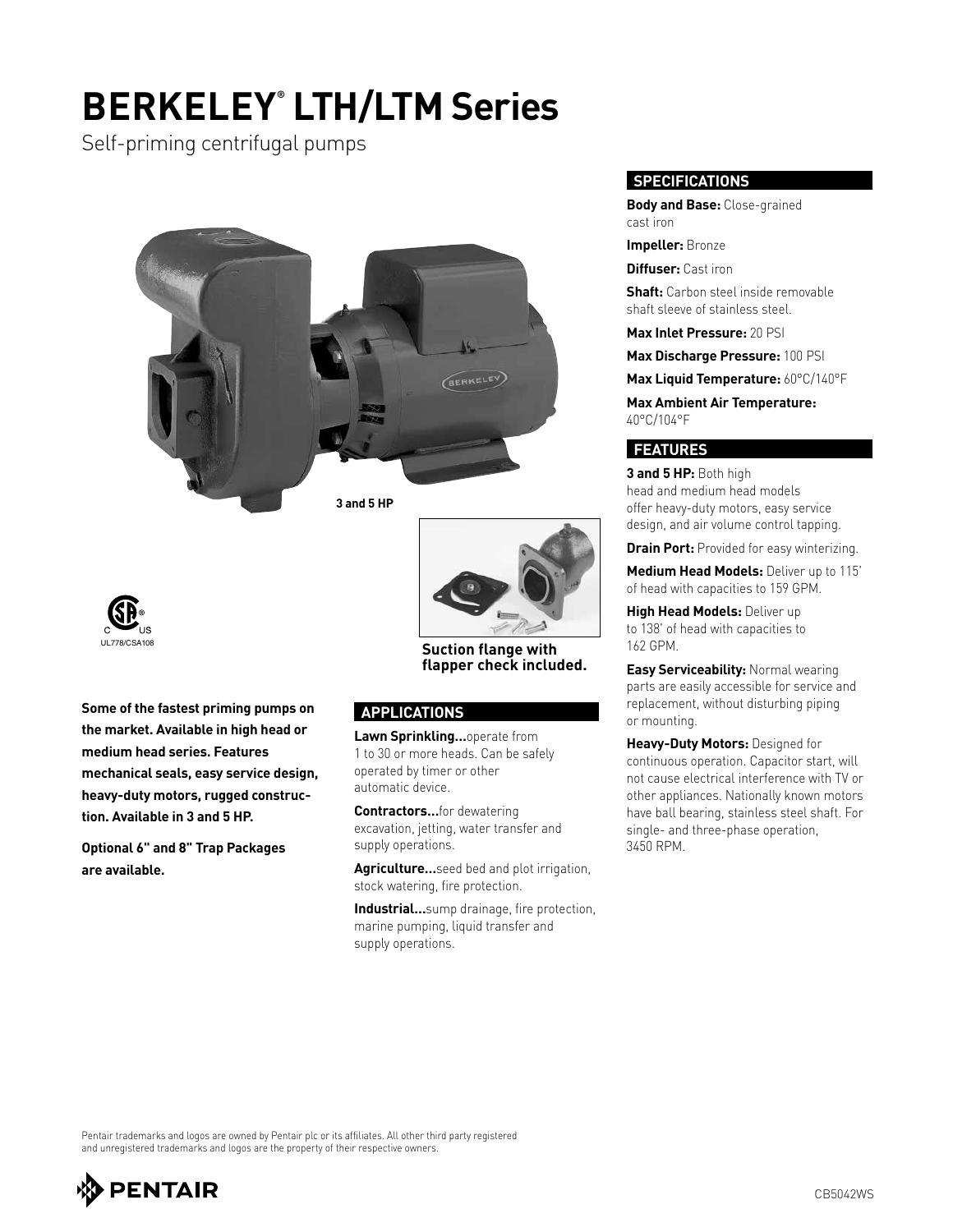Self-priming centrifugal pumps

### **ORDERING INFORMATION**

|               | <b>HIGH HEAD</b>   |                           |                      |                      |       |           |                  |  |  |  |  |  |
|---------------|--------------------|---------------------------|----------------------|----------------------|-------|-----------|------------------|--|--|--|--|--|
| Catalog       |                    | <b>Pipe Tapping Sizes</b> |                      |                      | Phase | Max. Load | Approx. Wt. Lbs. |  |  |  |  |  |
| <b>Number</b> | <b>HP</b>          | <b>Suction Flanges</b>    | <b>Top Discharge</b> | <b>Motor Voltage</b> |       | Amps      |                  |  |  |  |  |  |
| S40094        | 3                  | 2"                        | $1 - 1/2"$           | 230                  |       | 13.4      | 144              |  |  |  |  |  |
| S40093        | 3                  | 2"                        | $1 - 1/2"$           | 208-230/460          | 3     | 8.6/4.3   | 144              |  |  |  |  |  |
| S40097        | 5                  | $2 - 1/2"$                | 2"                   | 230                  |       | 22        | 184              |  |  |  |  |  |
| S40096        | 5                  | $2 - 1/2"$<br>2"          |                      | 208-230/460          | 3     | 13.2/6.6  | 184              |  |  |  |  |  |
|               | <b>MEDIUM HEAD</b> |                           |                      |                      |       |           |                  |  |  |  |  |  |
| S40100        | 3                  | $2 - 1/2"$                | 2"                   | 230                  |       | 13.4      | 137              |  |  |  |  |  |
| S40099        | 3                  | $2 - 1/2"$                | 2"                   | 208-230/460          | 3     | 8.6/4.3   | 137              |  |  |  |  |  |
| S40102        | 5                  | 3"                        | $2 - 1/2"$           | 230                  |       | 22        | 184              |  |  |  |  |  |
| S40103        | 5                  | 3"                        | $2 - 1/2"$           | 2230/460             | 3     | 13.2/6.6  | 184              |  |  |  |  |  |

| <b>SUCTION FLANGES</b> (Order separately - required for suction tap sizes) |              |              |              |  |  |  |  |  |  |  |
|----------------------------------------------------------------------------|--------------|--------------|--------------|--|--|--|--|--|--|--|
| Package 52 -                                                               | Package 53 - | Package 72 - | Package 73 - |  |  |  |  |  |  |  |
| $1 - 1/2"$                                                                 | ייר          | $2 - 1/2"$   |              |  |  |  |  |  |  |  |



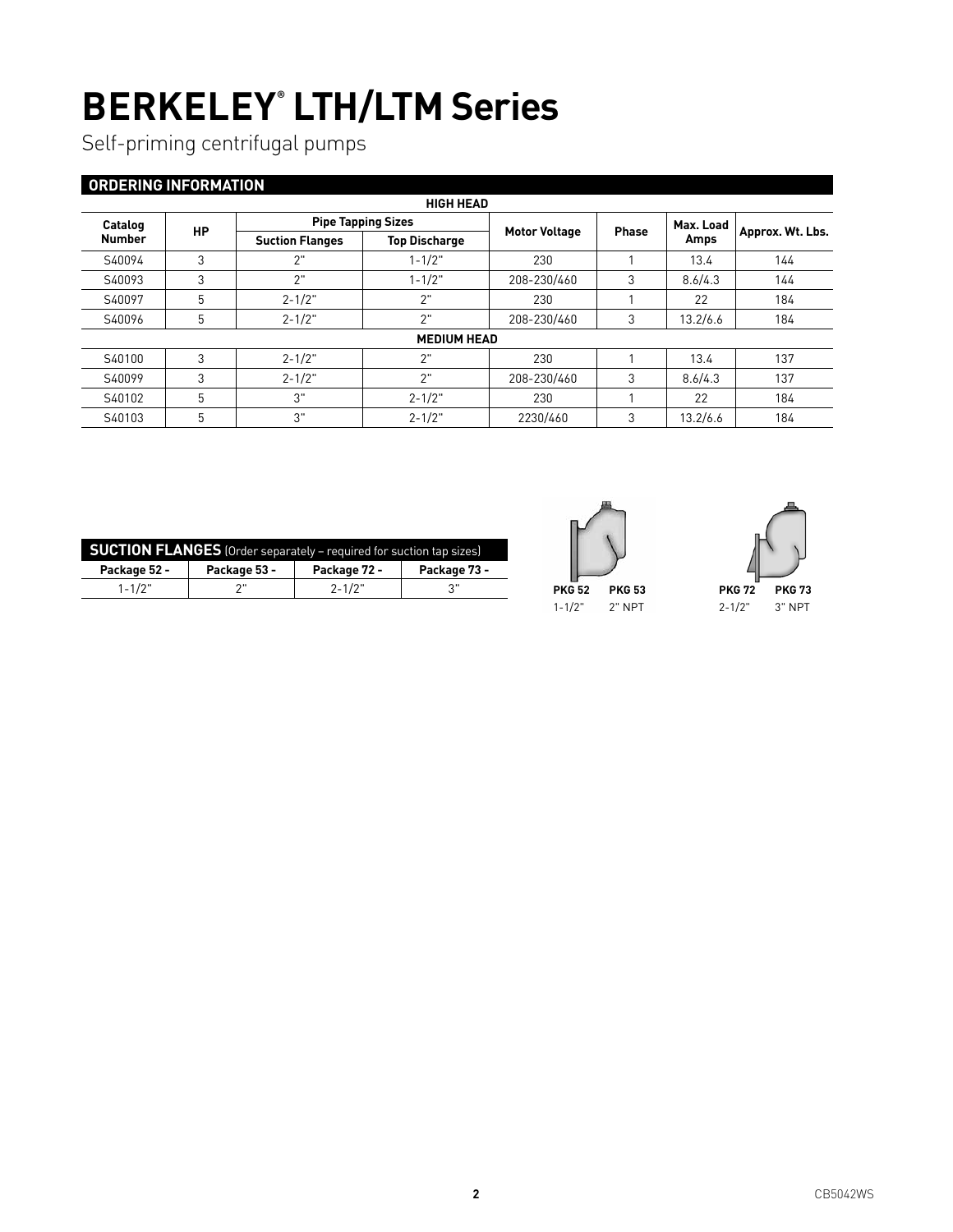Self-priming centrifugal pumps

7.88

| 6" AND 8" TRAP PACKAGES |                                                               |                          |                  |  |  |  |  |  |  |  |  |
|-------------------------|---------------------------------------------------------------|--------------------------|------------------|--|--|--|--|--|--|--|--|
| <b>Catalog Number</b>   | <b>Description</b>                                            | <b>Suction Port Size</b> | Approx. Wt. Lbs. |  |  |  |  |  |  |  |  |
| <b>PKG 51</b>           | 6" Cast Iron Trap with Basket (For C, CC, and D Series Pumps) | 2" NPT                   | 20               |  |  |  |  |  |  |  |  |
| <b>PKG 76</b>           | Cast Iron Flange for Remote Installation                      | $3"$ NPT                 |                  |  |  |  |  |  |  |  |  |
| <b>PKG 98</b>           | 8" Cast Iron Trap with Basket (For C, CC, and D Series Pumps) | $3"$ NPT                 | 40               |  |  |  |  |  |  |  |  |







8-INCH TRAP

#### **SUCTION TRAP PSI LOSS CURVE**

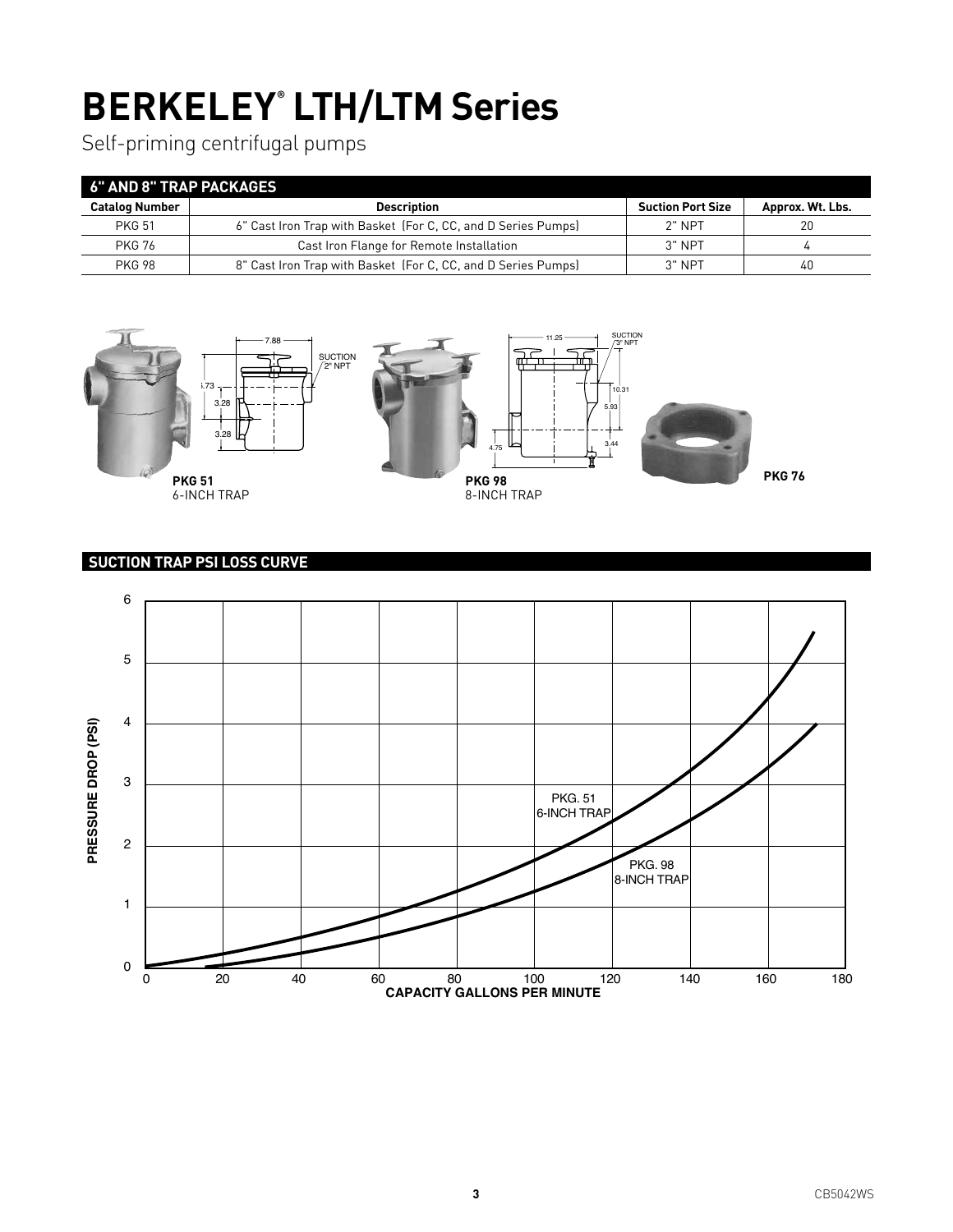Self-priming centrifugal pumps

### **PUMP PERFORMANCE: HIGH HEAD**



| PUMP PERFORMANCE (CAPACITY IN GALLONS PER MINUTE) |           |            |                  |                             |     |     |     |     |  |  |  |  |
|---------------------------------------------------|-----------|------------|------------------|-----------------------------|-----|-----|-----|-----|--|--|--|--|
| LTH HIGH HEAD                                     |           |            |                  |                             |     |     |     |     |  |  |  |  |
|                                                   | <b>HP</b> |            | <b>Discharge</b> | <b>Suction Lift in Feet</b> |     |     |     |     |  |  |  |  |
| Cat. No.                                          |           | <b>PSI</b> | <b>Feet Head</b> | 5'                          | 10' | 15" | 20' | 25' |  |  |  |  |
|                                                   |           | 20         | 46.2             | 121                         | 119 | 105 | 96  | 68  |  |  |  |  |
| S40094/<br>S40093                                 | 3         | 30         | 69.3             | 106                         | 103 | 98  | 92  | 66  |  |  |  |  |
|                                                   |           | 40         | 92.4             | 85                          | 80  | 74  | 69  | 60  |  |  |  |  |
|                                                   |           | 50         | 115.5            | 58                          | 51  | 42  | 32  | 13  |  |  |  |  |
|                                                   |           | 20         | 46.2             | 162                         | 161 | 138 | 138 | 98  |  |  |  |  |
|                                                   |           | 30         | 69.3             | 160                         | 158 | 150 | 136 | 98  |  |  |  |  |
| S40097/<br>S40096                                 | 5         | 40         | 92.4             | 146                         | 141 | 136 | 130 | 96  |  |  |  |  |
|                                                   |           | 50         | 115.5            | 119                         | 114 | 105 | 95  | 85  |  |  |  |  |
|                                                   |           | 60         | 138.6            | 81                          | 70  | 55  | 30  | -   |  |  |  |  |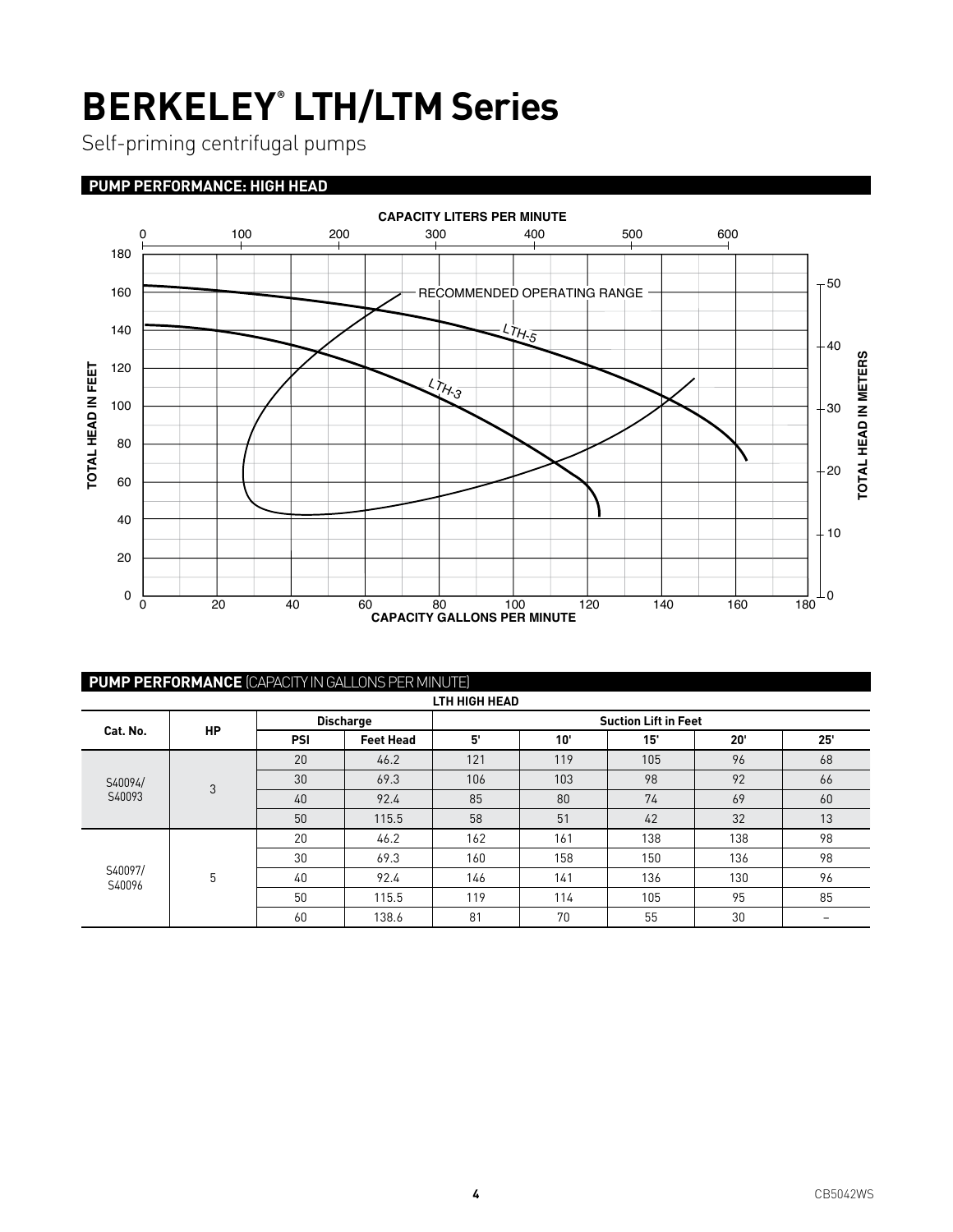Self-priming centrifugal pumps

#### **PUMP PERFORMANCE: MEDIUM HEAD**



| <b>PUMP PERFORMANCE</b> (CAPACITY IN GALLONS PER MINUTE) |           |            |                  |                             |     |     |            |                 |  |  |  |  |
|----------------------------------------------------------|-----------|------------|------------------|-----------------------------|-----|-----|------------|-----------------|--|--|--|--|
| <b>LTH MEDIUM HEAD</b>                                   |           |            |                  |                             |     |     |            |                 |  |  |  |  |
| Cat. No.                                                 |           |            | <b>Discharge</b> | <b>Suction Lift in Feet</b> |     |     |            |                 |  |  |  |  |
|                                                          | <b>HP</b> | <b>PSI</b> | <b>Feet Head</b> | 5'                          | 10' | 15" | 20'        | 25              |  |  |  |  |
| S40099/<br>S40100                                        |           | 20         | 46.2             | 159                         | 154 | 146 | 138        | 99              |  |  |  |  |
|                                                          | 3         | 30         | 69.3             | 126                         | 118 | 110 | 101        | 86              |  |  |  |  |
|                                                          |           | 40         | 92.4             | 85                          | 75  | 51  | 26         | $\qquad \qquad$ |  |  |  |  |
|                                                          |           | 20         | 46.2             | 214                         | 209 | 202 | 194        | 162             |  |  |  |  |
| S40102/<br>S40103                                        | 5         | 30         | 69.3             | 185                         | 179 | 172 | 158<br>165 |                 |  |  |  |  |
|                                                          |           | 40         | 92.4             | 153                         | 146 | 139 | 130        | 120             |  |  |  |  |
|                                                          |           | 50         | 115.5            | 114                         | 101 | 85  | 65         | 28              |  |  |  |  |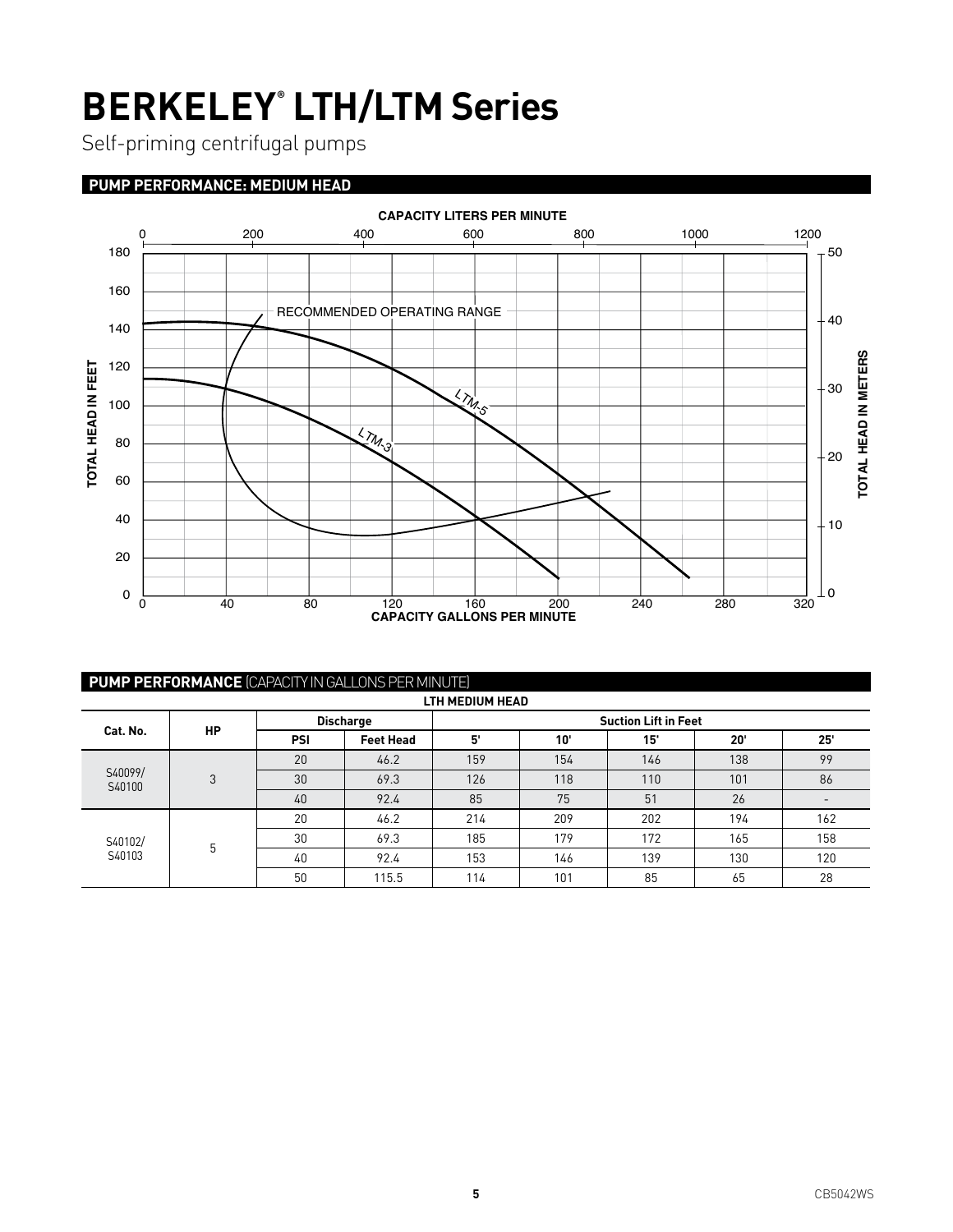Self-priming centrifugal pumps

#### **OUTLINE DIMENSIONS**



Dimensions (in inches) are for estimating purposes only.

| <b>DIMENSIONS IN INCHES</b> |               |          |              |                |           |           |           |     |            |               |            |           |           |              |
|-----------------------------|---------------|----------|--------------|----------------|-----------|-----------|-----------|-----|------------|---------------|------------|-----------|-----------|--------------|
| <b>Catalog Number</b>       | HP            | A        | в            | $\mathsf{c}^*$ | D         |           |           | G   | н          |               |            |           | AB        | AC           |
| LTH                         | $\Omega$<br>ٮ | $\Omega$ | 6            | $20 - 3/4$     | $4 - 1/2$ | $3 - 3/4$ | $2 - 1/4$ | 1/2 | 15         | $1/2$ "<br>н. | $12 - 3/4$ | $9 - 3/4$ | $8 - 1/8$ | $6 - 1/2$    |
| LTH                         | к             | Ω        | $\mathbf{r}$ | $21 - 3/4$     | $4 - 1/2$ | $3 - 3/4$ | $2 - 3/4$ | 1/2 | $15 - 1/2$ | יירי          | $12 - 3/4$ | $9 - 3/4$ | $\circ$   | $\mathbf{r}$ |
| <b>LTM</b>                  | c             | $\Omega$ | 6            | $20 - 3/4$     | $4 - 1/2$ | $3 - 3/4$ | $2 - 1/4$ | 1/2 | 15         | 2"            | $12 - 3/4$ | $9 - 3/4$ | $8 - 1/8$ | $6 - 1/2$    |
| <b>LTM</b>                  |               | o        | $\mathbf{r}$ | $21 - 3/4$     | $4 - 1/2$ | $3 - 3/4$ | $2 - 3/4$ | 1/2 | $15 - 1/2$ | $-1/2"$<br>-2 | $12 - 3/4$ | $9 - 3/4$ | $\circ$   | $\mathbf{r}$ |

\*Overall length (C) is shown for single-phase motors. Three-phase motors are slightly smaller. Dimensions are for estimating purposes only. \*\*Pump body has additional built in 1-1/2" NPT side discharge tap.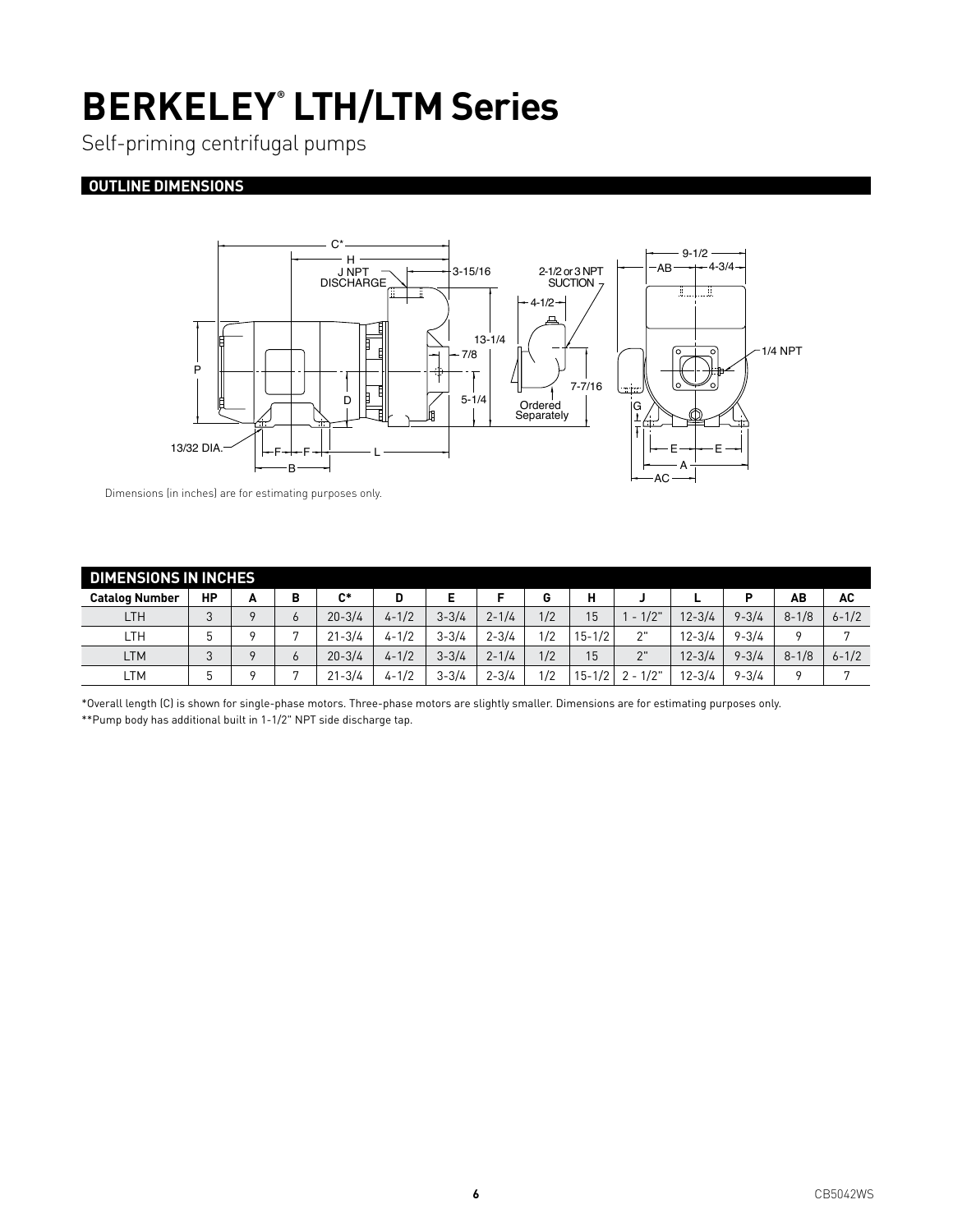### **THIS PAGE INTENTIONALLY LEFT BLANK**